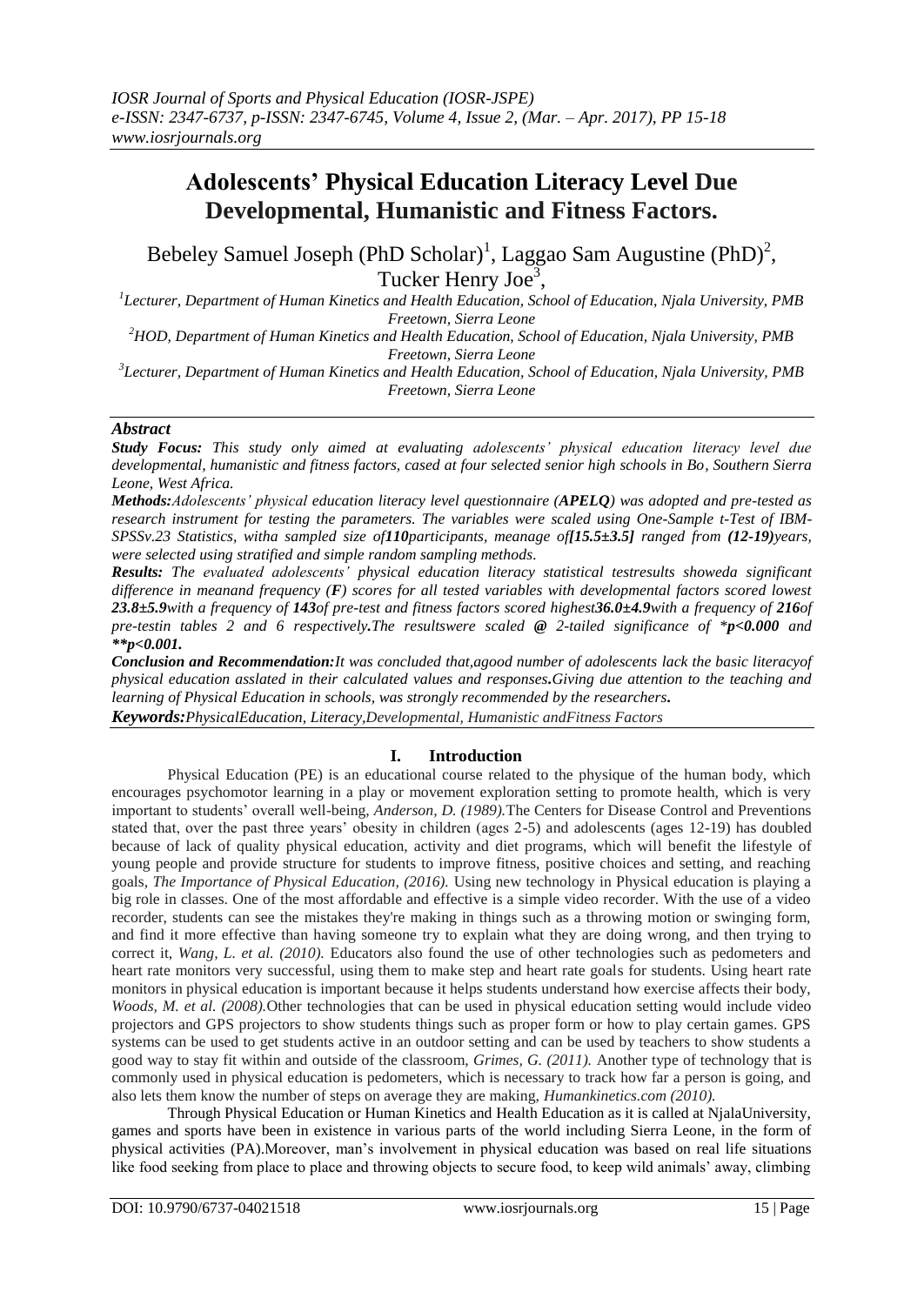trees to find shelter, put up defense against the attacks of other tribes in a bid to acquire more land and/or property and for man to preserve himself against the powers of witchcraft and herbalists, *Bebeley,et al. (2008).*In Sierra Leone,before independent era in 1961, one justifiable reason that led to the inclusion of Physical Education/Training at that time in the educational system by Christian Missionaries whose aim and objectives were to build churches and erect schools alongside in and outside Freetown the capital of Sierra Leone, was the boring and tiresome effect of pupils sitting in classrooms, reading, writing, and doing arithmetic, thus making them negatively reacting to teaching and learning activities, *Bebeley,et al. (2008).*Theinclusion of Physical Education/Training in the school's curriculum that was in existence by thenwas highly regimental since it was geared towards' *Men Sana Inco Pore Sano (Latin)*, meaning a sound mind in a healthy body, *Bebeley, et al. (2008).* This was the position of Physical Education/Training in Sierra Leone until post independent era when Physical Education/Training became widely known as Physical Education, due to the fact that, researchers, educators and curriculum planners in Sierra Leone saw Physical Education/Training as an aspect of education that strongly supportthe promotionof not only an education of the physical but also through the physical, emphasizing on promoting social, physical, moral and intellectual abilities of the individual involve, *Bebeley, et al.(2008).*

In the late 1980's to early 1990's, researchers and curriculum planners in the health education sector in Sierra Leone and the Sub-Sahara Regions in West Africa, also deemed it necessary to include health education in the curriculum of physical education due to the fact that the health status of an individual cannot be devoid of physical activities (PA), hence the name Physical and Health Education came into existence, which was better organized and became an integral of the academic curriculum at all levels in pre-primary, primary, junior high schools, senior high schools, teacher's training colleges, polytechnics and Njala University, *Bebeley, et al.(2008).* Physical and Health Education was formally instituted as degree programme in the academic curriculum of Njala University,the then Njala University College, University of Sierra Leone in 1990, which was later transformed into Human Kinetics and Health Education pioneered by Laggao, S. A. (PhD) 2008.Human Kinetics and Health Education is an inclusive body in the curriculum of Njala University, under the School of Education, charged with the responsibility of offering Bachelor of Science in Education degree, Master of Science and Master of Art in Education with options Exercise Physiology and Sport Administration and Management, *Bebeley, et al.(2008).*However, due toscientifically guided steps by researchers, educators and curriculum planners in Sierra Leone and the Sub-Sahara Regions in West Africa, Human Kinetics/Physical and Health Education has gained momentum in the history and development of not only Sierra Leone but West Africa as a whole, *Bebeley, et al. (2008).*

This study only aimed atevaluating adolescents' physical education literacy level due developmental, humanistic and fitness factors, cased at four selected senior high schools in Bo, Southern Sierra Leone, West Africa.

# **II. Materials and Methods**

## *Research Participants***:**

The research was conducted mainly on senior high school pupils with a sampled size of one hundred and ten (**n=110**),a mean and standard deviation age of [**15.5±3.5]** ranged from (**12-19)**years, were selected adopting the process of stratified and simple random sampling methods.

## *Survey Instrument:*

Adolescents' physical education literacy level questionnaire (**APELQ**) was adopted and pre-tested as research instrument for testing the parameters on thirty pupils (**n=30**) from University Secondary School (USS) Njala, usingthe test retest analysis of variance (**ANOVA**) technique,producinganintra-class correlation coefficient reliability (**ICCR**)of*0.75-to-0.79,*which was previously used by *Bebeley,(2016).*

## *Procedure***:**

The participantswere each given a questionnaire and instructed by the researchersto strictlymark the number<sub>[</sub>(0) for the answer (No)]and/or the number<sub>[(1)</sub> for the answer (Yes)]against eachoption variables as demanded during the pre-and-post-testsevaluation immediately after aten (10) minutes' interval of physical educationliteracy briefing regarding theoption variables under evaluation, adopting classroom face-to-face method.

## *Analysis:*

The frequency, percentage, standard deviation, mean, 95% confidence interval difference and One-Sample t-Test fromIBM-SPSSv.23 Statistics,were used to compute, analyze and compare the results of the finding,which weretested **@** 2-tailed significance level of \**p<0.000* and*\*\*p<0.001*with test-value of *0.05*.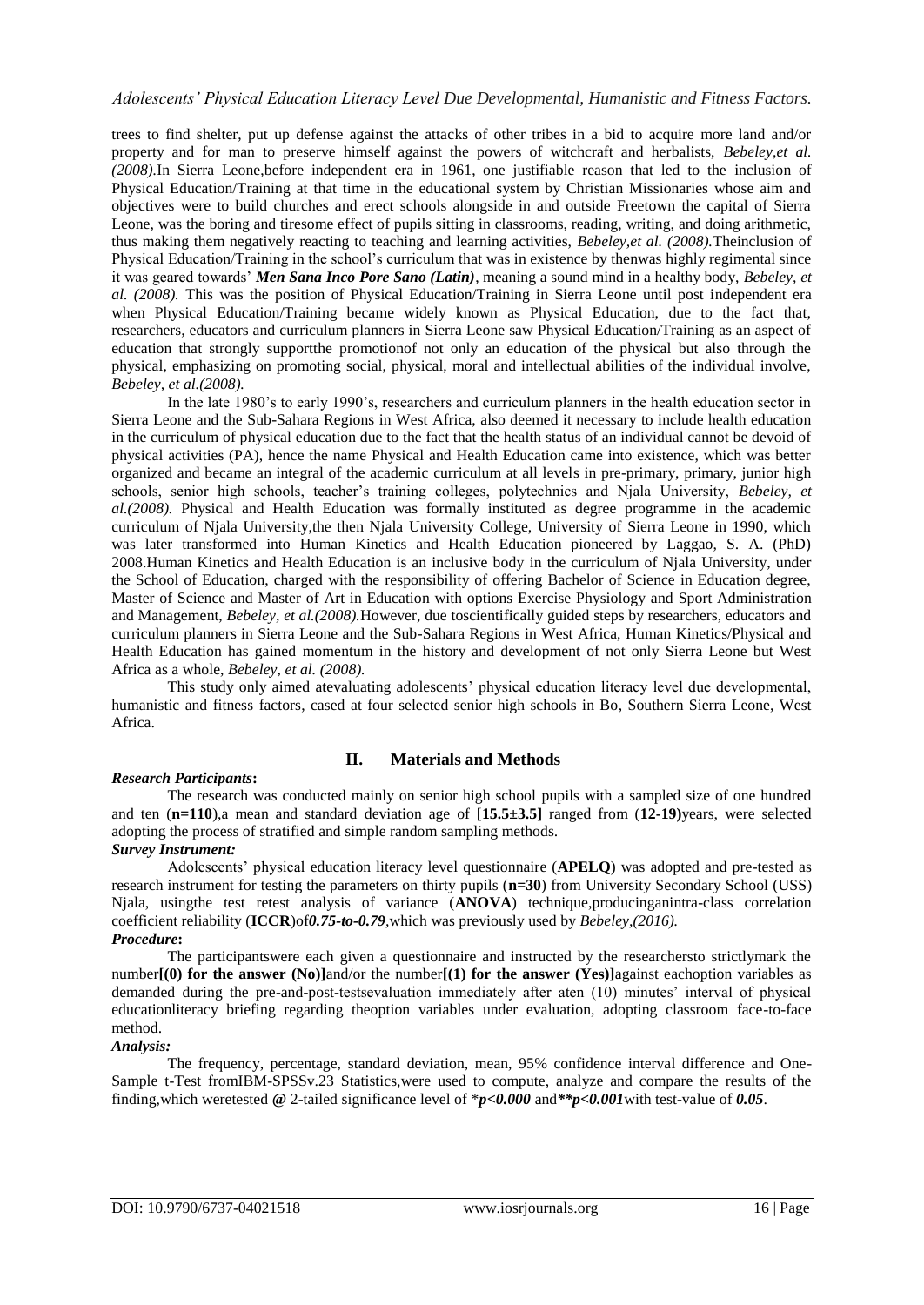| <b>Table 1:</b> Adolescents' Physical Educ. Literacy Level Due Developmental Factors $(n=110)$ |                 |               |                  |                |  |  |  |  |
|------------------------------------------------------------------------------------------------|-----------------|---------------|------------------|----------------|--|--|--|--|
| Do you Know that Physical Educ. Literacy Due Developmental Factors                             | <b>Pre-Test</b> |               | <b>Post-Test</b> |                |  |  |  |  |
| can be Linked to:                                                                              | n               | $\frac{6}{9}$ | n                | $\frac{6}{9}$  |  |  |  |  |
| Opportunity for Holistic Development?                                                          | 29              | 26            | 81               | 74             |  |  |  |  |
| Opportunity for Competence?                                                                    | 21              | 19            | 89               | 81             |  |  |  |  |
| Opportunity for Socialization?                                                                 | 32              | 29            | 78               | 7 <sub>1</sub> |  |  |  |  |
| Preparation for Integration of Experience?                                                     | 25              | 23            | 85               | 77             |  |  |  |  |
| Preparation for Society and Social Change?                                                     | 19              | 17            | 91               | 83             |  |  |  |  |
| Preparation for Self-Actualization?                                                            | 17              |               | 93               | 85             |  |  |  |  |

# **III. Results**

**Table 2:***One-Sample t-Test for Phy. Educ. Literacy DueDevelopmental Factors (n=110)* 

| Vab.                                                                                      | Freq. | Mean          | Std.    | t-Test        | 2-tailed |         | 95%CID  |
|-------------------------------------------------------------------------------------------|-------|---------------|---------|---------------|----------|---------|---------|
| W                                                                                         | (F)   | <b>Scores</b> | Dev.    | <b>Scores</b> | Sig.     | Lower   | Upper   |
| Pre-Test                                                                                  | 143   | 23.8333       | 5.87934 | 09.909        | 0.000    | 17.6133 | 29.9533 |
| Post-Test                                                                                 | 517   | 86.1667       | 5.87934 | 35.878        | 0.000    | 79.9467 | 92.2867 |
| Note: 95%CID=95% Confidence Interval Difference; df=5; n=6; Test-Value=0.05; Vab=Variable |       |               |         |               |          |         |         |

| <b>Table 3:</b> Adolescents' Physical Educ. Literacy Level Due Humanistic Factors (n=110) |  |  |  |
|-------------------------------------------------------------------------------------------|--|--|--|
|                                                                                           |  |  |  |

| Do you Know that Physical Educ. Literacy Due Humanistic | <b>Pre-Test</b> |               | <b>Post-Test</b> |               |  |
|---------------------------------------------------------|-----------------|---------------|------------------|---------------|--|
| <b>Factors can be Linked to:</b>                        | n               | $\frac{0}{0}$ | n                | $\frac{6}{9}$ |  |
| Individual Uniqueness?                                  | 30              | 27            | 80               | 73            |  |
| Sense of Community?                                     | 23              | 21            | 87               | 79            |  |
| Active Playful Spirit?                                  | 41              | 37            | 69               | 63            |  |
| Stages of Development in Self-Direction?                | 19              | 17            | 91               | 83            |  |
| <b>Expanding Self-Awareness?</b>                        | 13              | 12            | 97               | 88            |  |
| Social Change & Preparation for Society?                | 27              | 25            | 83               | 75            |  |

**Table 4:***One-Sample t-Test for Phy.Educ. Literacy Due Humanistic Factors (n=110)*

| Vab.                                                                                      | Freq. | <b>Mean</b>   | Std.    | t-Test        | 2-tailed | 95%CID  |              |
|-------------------------------------------------------------------------------------------|-------|---------------|---------|---------------|----------|---------|--------------|
| (V)                                                                                       | (F)   | <b>Scores</b> | Dev.    | <b>Scores</b> | Sig.     | Lower   | <b>Upper</b> |
| Pre-Test                                                                                  | 153   | 25.5000       | 9.66954 | 06.447        | 0.001    | 15.3024 | 35.5976      |
| Post-Test                                                                                 | 507   | 84.5000       | 9.66954 | 21.393        | 0.000    | 74.3024 | 94.5976      |
| Note: 95%CID=95% Confidence Interval Difference; df=5; n=6; Test-Value=0.05; Vab=Variable |       |               |         |               |          |         |              |

| Do you Know that Physical Educ. Literacy Due Fitness | <b>Pre-Test</b> |                | <b>Post-Test</b> |               |  |
|------------------------------------------------------|-----------------|----------------|------------------|---------------|--|
| <b>Factors can be Linked to:</b>                     | n               | $\frac{6}{10}$ | n                | $\frac{6}{9}$ |  |
| Unique Contribution of Health?                       | 39              | 35             | 71               | 65            |  |
| Skills in Activities with Health Benefits?           | 33              | 30             | 77               | 70            |  |
| Commitment to Regular Exercise?                      | 43              | 39             | 67               | 61            |  |
| Components of Health-Related Fitness?                | 37              | 34             | 73               | 66            |  |
| Knowledge and Activities Related to Fitness?         | 35              | 32             | 75               | 68            |  |
| Disciplinary Mastery?                                | 29              | 26             | 81               | 74            |  |

**Table 6:***One-Sample t-Test for Phy.Educ. Literacy Due Fitness Factors (n=110)*

| Vab.                                                                                      | Freq. | Mean          | Std.    | t-Test        | 2-tailed | 95%CID  |              |
|-------------------------------------------------------------------------------------------|-------|---------------|---------|---------------|----------|---------|--------------|
|                                                                                           | (F)   | <b>Scores</b> | Dev.    | <b>Scores</b> | Sig.     | Lower   | <b>Upper</b> |
| Pre-Test                                                                                  | 216   | 36.0000       | 4.85798 | 18.127        | 0.000    | 30.8519 | 41.0481      |
| Post-Test                                                                                 | 444   | 74.0000       | 4.85798 | 37.287        | 0.000    | 68.8519 | 79.0481      |
| Note: 95%CID=95% Confidence Interval Difference; df=5; n=6; Test-Value=0.05; Vab=Variable |       |               |         |               |          |         |              |

### **IV. Discussion**

The UNESCO Charter on Physical Education and Sports recognizes the inalienable right of every child to participate in physical activity irrespective of race, gender, religion and physical state. Physical Education provides opportunities for the acquisition of comprehensive knowledge, attitudes and skills, which stimulate individual and group consciousness, *UNESCO (2004).*The comparatively analysed results from the grouped frequency level of respondents' physical education literacy of all tested variables betweenpre-test and post-test evaluation processdue developmental, humanistic and fitness factors as computed, analysed, compared and slated in tables two, four and six,showed a significant difference in their respective grouped scores.

The significant difference in t-Test scores and 95% confidence interval difference scores recorded betweenpre-test andpost-testresults indicated rigidly, the low level of adolescents' physical education literacy with reference to the tested variables, which was also noted inindividually computed, analysed and compared frequencies and percentages slated in tables one, threeand five respectively.